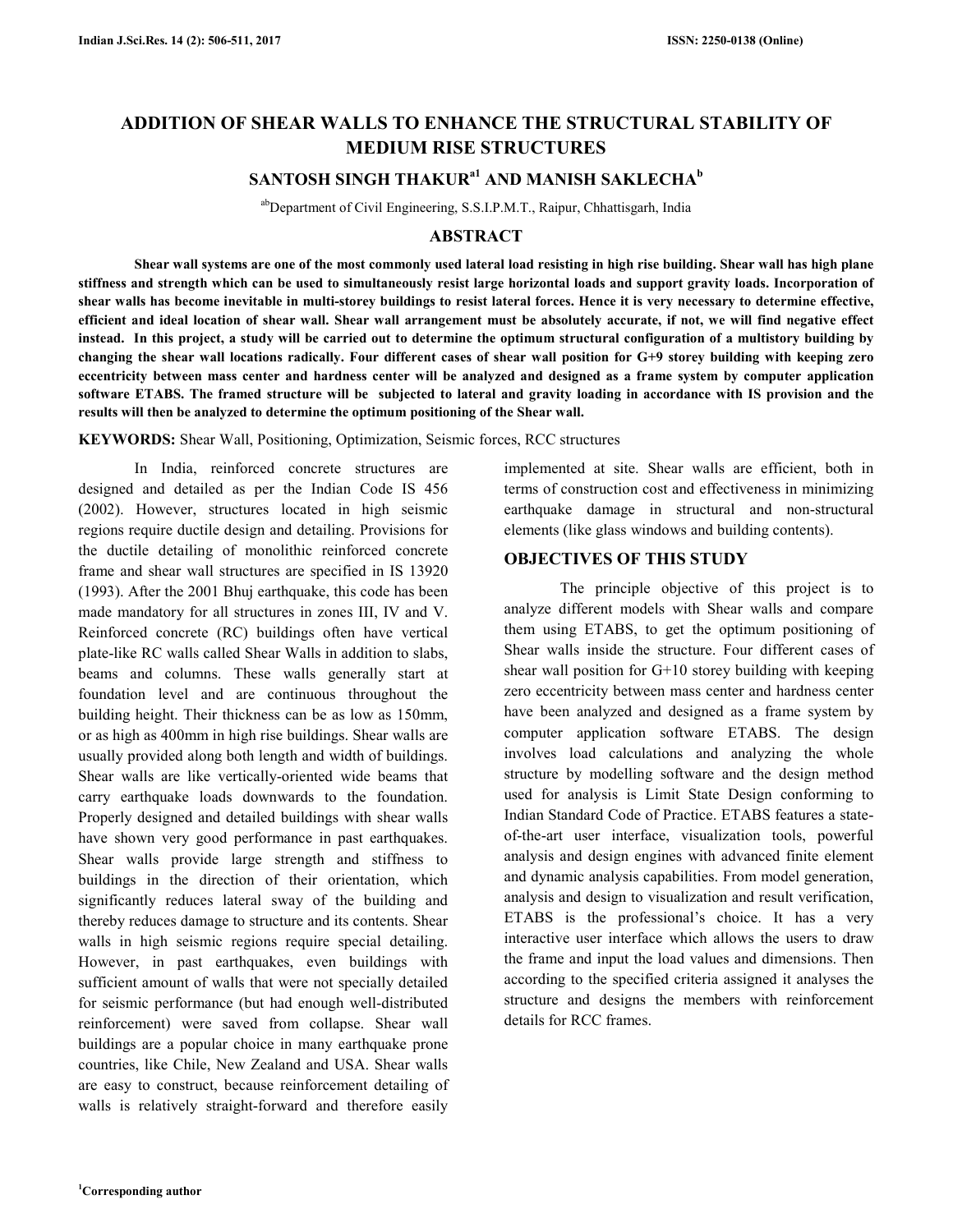# **GEOMETRY & DETAILING OF SHEAR WALLS**

 Shear walls are oblong in cross-section, i.e., one dimension of the cross-section is much larger than the other. While rectangular cross-section is common, L- and U-shaped sections are also used. Thin-walled hollow RC shafts around the elevator core of buildings also act as shear walls, and should be taken advantage of to resist earthquake forces. Steel reinforcing bars are to be provided in walls in regularly spaced vertical and horizontal grids. The vertical and horizontal reinforcement in the wall can be placed in one or two parallel layers called curtains. Horizontal reinforcement needs to be anchored at the ends of walls. The minimum area of reinforcing steel to be provided is 0.0025 times the cross-sectional area, along each of the horizontal and vertical directions. This vertical reinforcement should be distributed uniformly across the wall cross-section. Under the large overturning effects caused by horizontal earthquake forces, edges of shear walls experience high compressive and tensile stresses. To ensure that shear walls behave in a ductile way, concrete in the wall end regions must be reinforced in a special manner to sustain these load reversals without losing strength. End regions of a wall with increased confinement are called **Boundary elements**. This special confining transverse reinforcement in boundary elements is similar to that provided in columns of RC frames. Sometimes, the thickness of the shear wall in these boundary elements is also increased. RC walls with boundary elements have substantially higher bending strength and horizontal shear force carrying capacity, and are therefore less susceptible to earthquake damage than walls without boundary elements.





**Figure 1: Layout of Main Reinforcement in Shear Wall as per IS:13920:1993** 

#### **MODELLING & ANALYSIS**

 The following assumptions were made before the start of the modeling procedure so as to maintain similar conditions for all the four models:

- Only the main block of the building is considered. The staircases are not considered in the design procedure.
- The building is to be used for residential purposes, but no walls are provided as the study focuses only on the response of Frame configuration.
- At ground floor, slabs are not provided and the plinth is resting 2m above the ground.
- The beams are resting centrally on the columns so as to avoid the conditions of eccentricity. This is achieved automatically in ETABS.
- For all structural elements, M25 & Fe 500 are used.
- The footings are not designed. Supports are assigned in the form of fixed supports.
- Seismic loads are considered in the horizontal direction only  $(X & Y)$  and the loads in vertical direction  $(Z)$  are assumed to be insignificant.
- Sizes of the members are as follows: (All dimensions are in mm)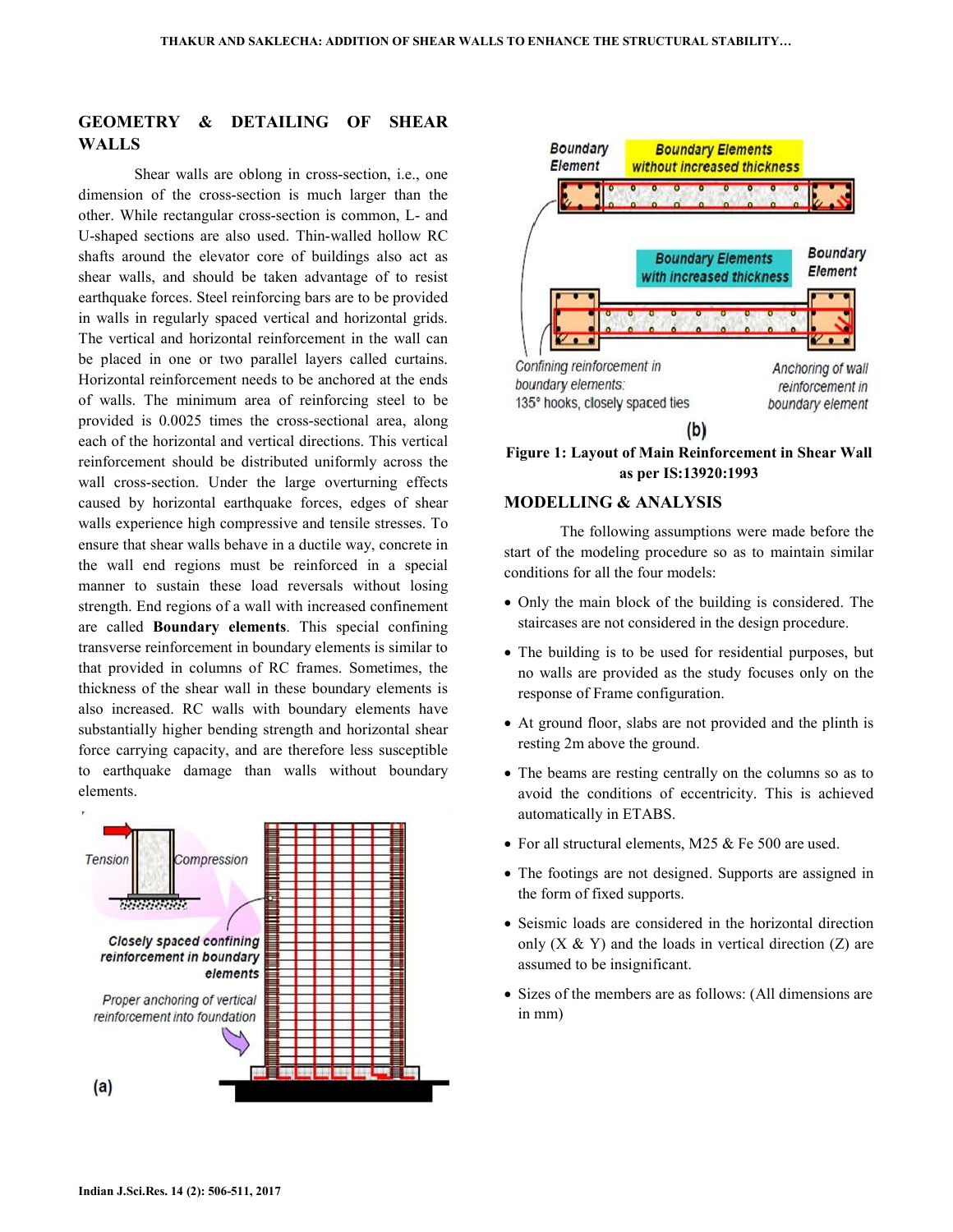| SN             | Specifications                    |     |                            | Size                                   |
|----------------|-----------------------------------|-----|----------------------------|----------------------------------------|
| 1              | Plan dimensions                   |     |                            | $18m x 18m (X*Y)$                      |
| $\overline{2}$ | No. of Bays in both directions    |     |                            | 6 Bays                                 |
| 3              | Floor to floor height             |     |                            | 3.0 <sub>m</sub>                       |
| $\overline{4}$ | Plinth Level                      |     |                            | 2m                                     |
| 5              | Total height of Building $(G+10)$ |     |                            | 35 m                                   |
| 6              | <b>Slab Thickness</b>             |     |                            | $200$ mm                               |
| 7              | Type of Structure                 |     |                            | <b>OMRF</b> having Shear Walls         |
| 8              | Soil Type (as per IS:1893-2002)   |     |                            | Medium                                 |
| 9              | <b>Response Reduction Factor</b>  |     |                            | 5                                      |
| 10             | <b>Importance Factor</b>          |     |                            | 1                                      |
| 11             | Seismic Zone Factor               |     |                            | $0.36$ (Zone V)                        |
| 12             | Time Factor                       |     |                            | 0.963                                  |
| 13             | Grade of concrete                 |     |                            | M25                                    |
| 14             | Grade of Steel                    |     |                            | Fe 415                                 |
| 15             | Plinth Beam Size                  |     |                            | $0.23 \text{ m} \times 0.23 \text{ m}$ |
| 16             | Floor Beam Size                   |     |                            | $0.23$ m x $0.48$ m                    |
| 17             | Column Size                       |     |                            | $0.30 \text{ m} \times 0.70 \text{ m}$ |
| 18             | Loads<br>Applied                  | DL  | Dead Load                  | Calculated as per Self Weight          |
|                |                                   |     | Floor Finish               | $1 \text{ kN/m}^2$                     |
|                |                                   | LL  | Live Load                  | 2.5 kN/ $m^2$                          |
|                |                                   | EQX | Seismic Load (X direction) | Calculated as per IS:1893-2002         |
| 19             | Load Combination                  |     |                            | $1.2$ DL + $1.2$ LL + $1.2$ EQX        |

### **Table 1: Details of design parameters**

 Design parameters are shown in table1.Exact seismic analysis of the structure is highly complex and to tackle this complexity, numbers of researches have been done with an aim to counter the complex dynamic effect of seismic induced forces in structures, for the design of earthquake resistant structures in a refined and easy manner. For this project, four models were made. Their description is as follows:

- Case [1] Conventional Frame (Fig. 2)
- Case [2] Building with Shear Walls on Periphery at Corners (Fig. 3)
- Case [3] Building with Shear Walls on Periphery at Centers (Fig. 4)
- Case [4] Building with Box-type Shear Wall at the center of the geometry (Fig. 5) **Figure 2: Case [1]**

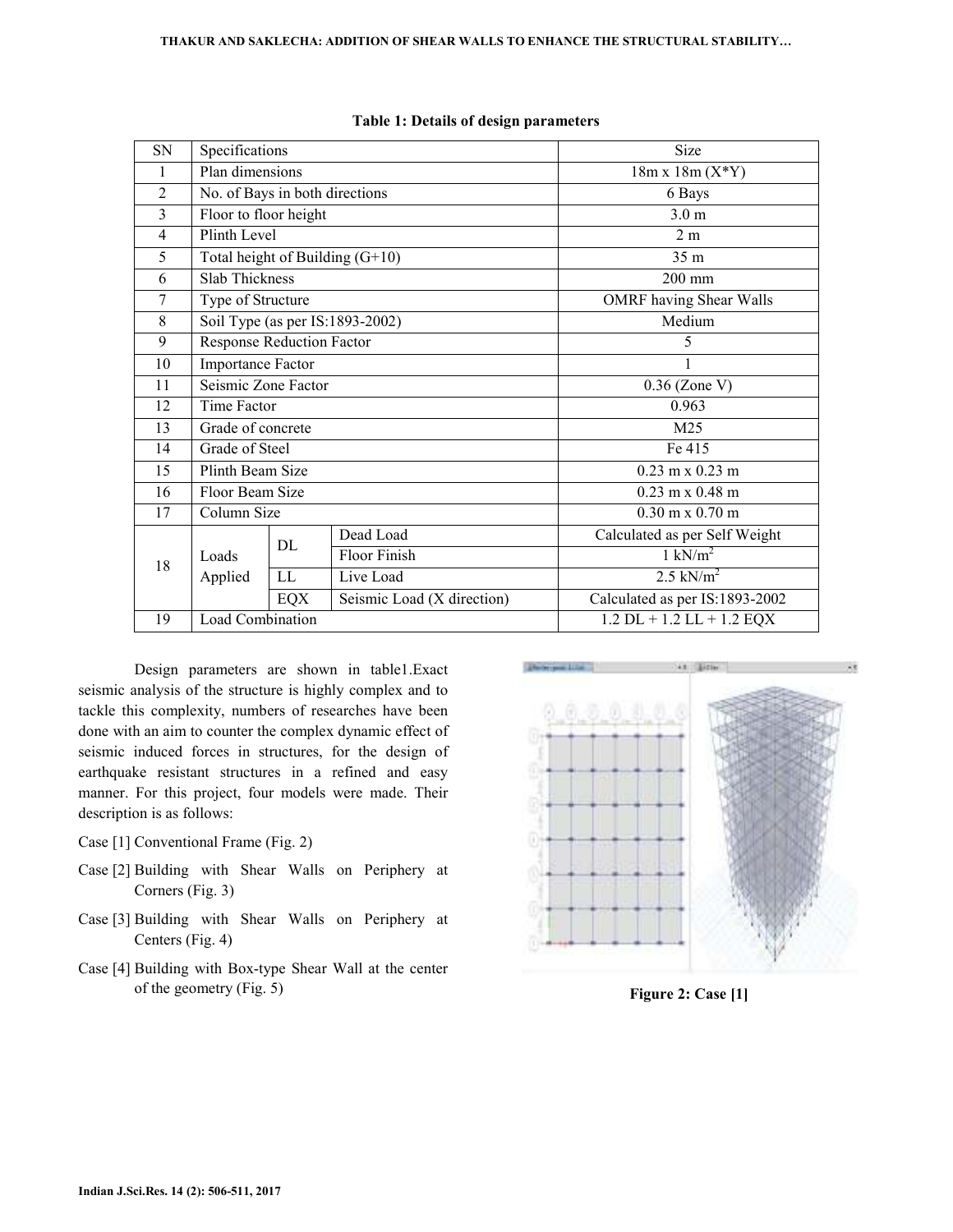

**Figure 5: Case [4]** 

The behavior of all the framing systems is taken as a basic study on the modeled structure. The lateral drift/deflection ratio is checked against the clause 7.11.1 of IS-1893:2002 i.e. under transient seismic loads. The following parameters were considered to present a comparison between the different frames: a basic study on the modeled structure. The later<br>f/deflection ratio is checked against the clause 7.11.1<br>1893:2002 i.e. under transient seismic loads. T<br>lowing parameters were considered to present<br>parison between the di

- Maximum Storey Drift
- Maximum Storey Displacement
- Storey Shears
- $\triangleright$  Storey Overturning Moment

The following load combinations are considered during the analysis of the model:

- $0 \quad 1.5 \text{ DL} + 1.5 \text{ LL}$
- $O$  1.2 DL + 1.2 LL
- $O$  1.2 DL + 1.2 LL + 1.2 EQX
- o 1.2 DL + 1.2 LL 1.2 EQX
- $O$  1.2 DL + 1.2 EQX
- o 1.2 DL 1.2 EQX

For asserting the simplest yet reliable method for analysis, the combined action of DL, LL & EQ forces are considered i.e.  $1.2 \text{ DL} + 1.2 \text{ LL} + 1.2 \text{ EQX}$ . The structure with different framing system has been modeled using with different framing system has been modeled using<br>ETABS software with the above mentioned load conditions and combinations.

## **RESULTS & CONCLUSION CONCLUSION**



**Figure 6: Storey Drift**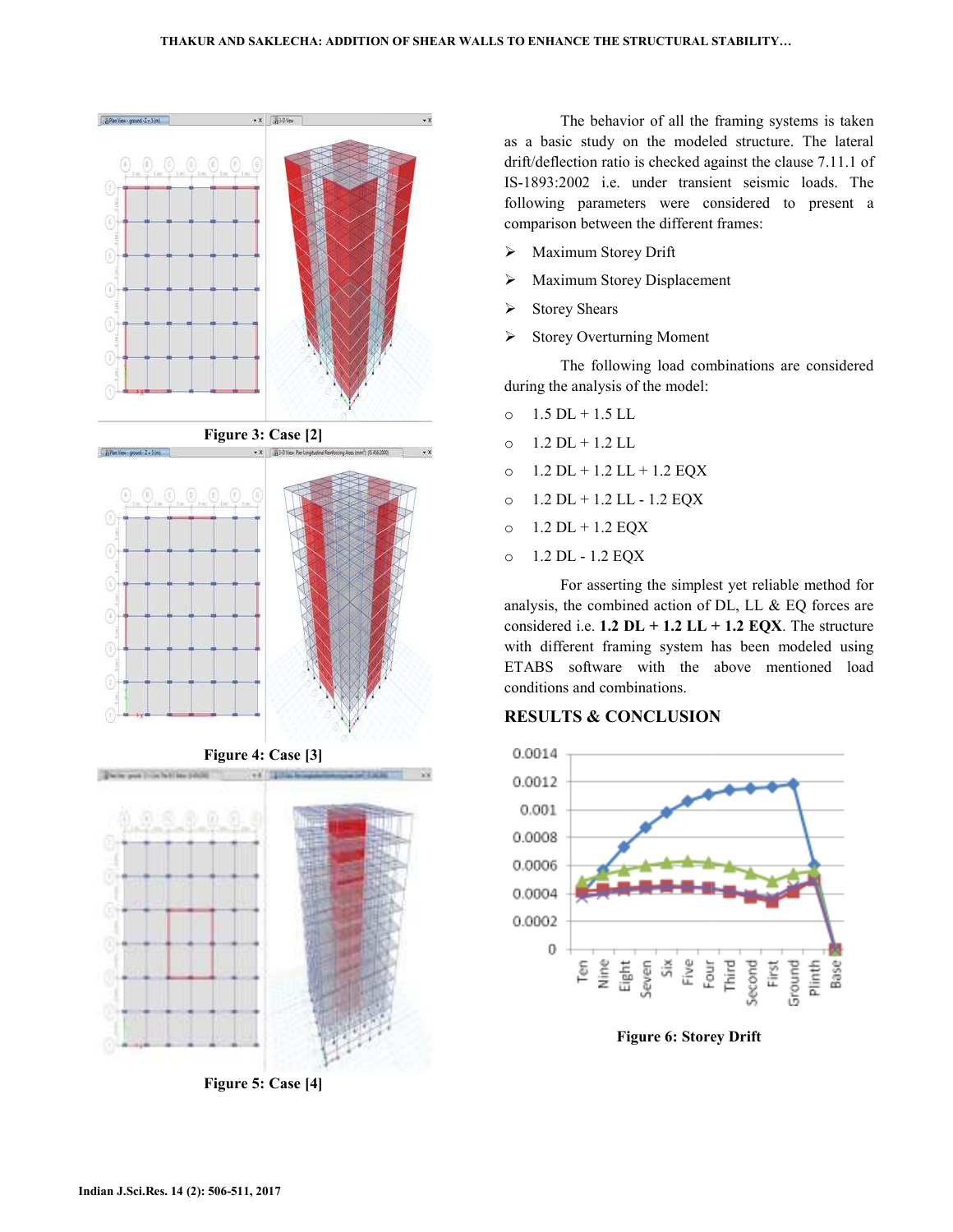

**Figure 7: Storey Displacements** 







### **Figure 9: Storey Overturning Moments**

 It is clear to all that the seismic hazard has to be carefully evaluated before the construction of important and high-rise structures. Based on the above analytical study carried out on 4 models, it is evident that buildings with shear walls behave more effectively than conventional frames when subjected to seismic loads. The following deductions are made from the obtained results:

- $\triangleright$  The frame with Shear Walls clearly provides more safety to the designers and although it proves to be a little costly, they are extremely effective in terms of structural stability.
- $\triangleright$  Due to the falling of the zone, the earthquake hazard will also increase. In such cases, use of shear walls become mandatory for achieving safety in design.
- In all the systems, the **Storey Drift** is within the permissible limits as per IS:1893 (Part 1). However CASE 4, closely followed by CASE 2, showed better results when compared to other models. This lead us to believe that when Shear Walls are placed at the center of the geometry in the form of a box or at the corners, the structures behave in a more stable manner. This practice of providing Box-type Shear Walls is becoming more popular now-a-days as high rise structures generally have a lift system and these box-type shear walls serve the dual purpose of Shear walls and also as a vertical duct or passage for the movement of the lifts.
- The Storey Displacement also follows a similar pattern as storey drifts. Best results are obtained for CASE 4, followed closely by CASE 2, proving again that the optimum position of shear walls is either at the center of the building or at the corners.
- $\triangleright$  The main difference in the behaviors of CASE 4 and CASE 2 can be noted when comparing **Storey Shear**. CASE 2 displayed very higher values of storey shear as compared to the other models. Here again CASE 4 proved to be the best.
- Overturning Moments are minimum in conventional buildings. However the lower performance of CASE 1 in terms of Storey Drifts, Storey Displacements and Lateral Loadings make it unfit for use in higher seismically active zones.
- $\triangleright$  To further increase the effectiveness of the structure, earthquake resisting techniques such as Seismic Dampers & Base Isolation can be used. It is hence safe to conclude that among all other possibilities, CASE 4 (Building with Box-type Shear Wall at the center of the geometry) is the ideal framing technique for high rise buildings.